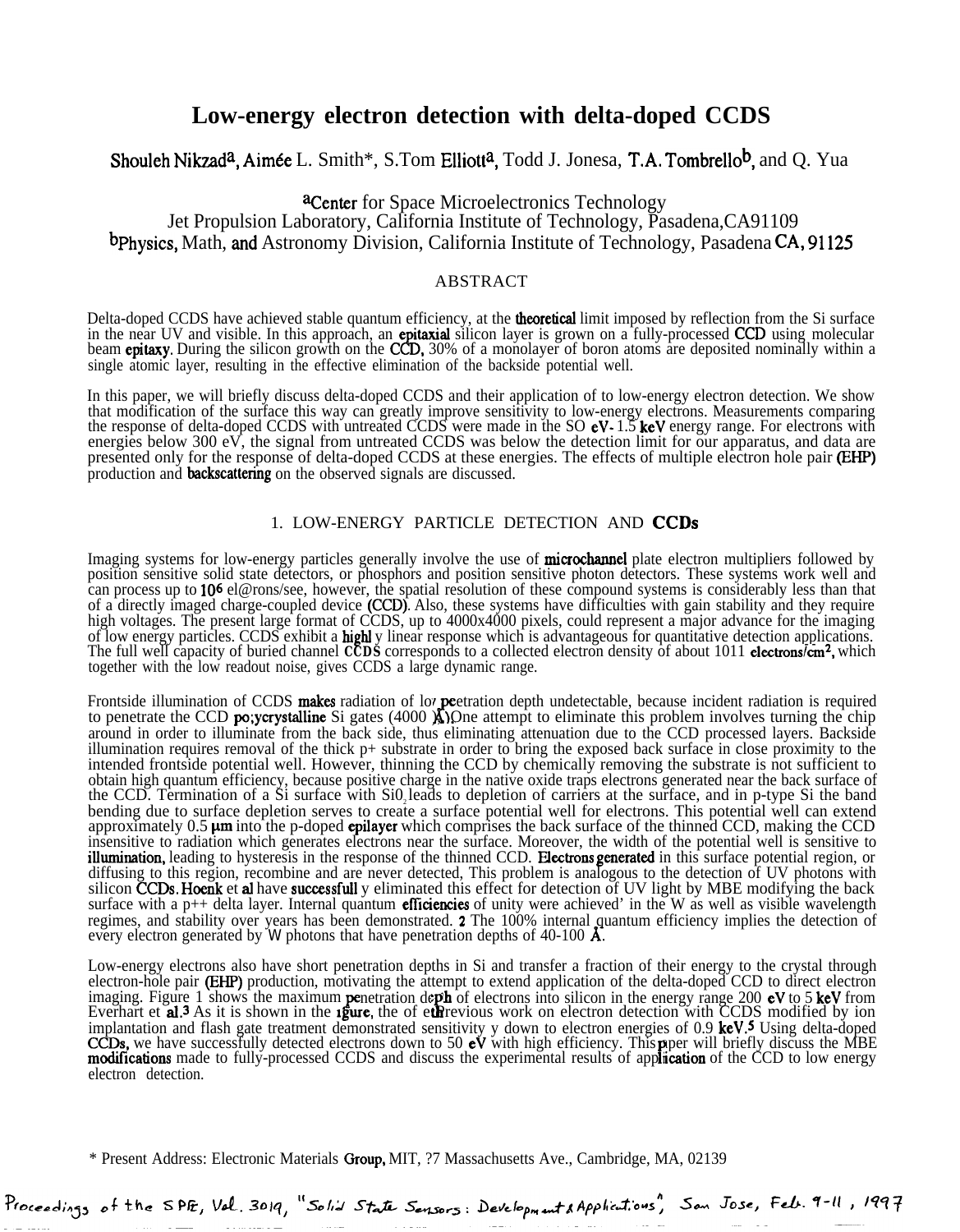Electrons with energies above 1.8 keV are capable of generating x-rays in silicon that can damage the gate oxide on the process-side of the device. While backside illumination provides some protection due to the 10-15pm membrane of material between the region where incident electrons are likely to deposit their energy and the frontside gate oxide, low dark current for the device requires minimizing exposure to electrons of energy above 1.8 keV.



Electron Energy (eV)<br>**Figure 1**. Maximum penetration depth in silicon for electrons in the energy range of **200 eV to 5 keV after Everhart et al.**<br>For energies below 1 keV, the electron penetration depth is less than 200 A

## 2. DELTA-DOPED CCDS

Delta-doped CCD precessing is a recent development at JPL which uses MBE to enhance the UV response of **back-**illuminated CCDs **y** removing the dead layer associated with these devices. The general processing procedure is described by elsewhere. <sup>1</sup><sup>2</sup>MBE modifications are made to the back **surface** of thinned, fully-processed CCDs by growing at low-temperature, 10  $\AA$  of borondoped Si followed by deposition of  $2x10^{14}$  B/cm<sup>2</sup>, and a final 15  $\AA$  layer of undoped silicon. MBE allows for the growth of atomically sharp, high concentration doping **profiles** and low-temperature growth ensures that the processing temperatures do not approach 500°C, thereby avoiding dissolution of the silicon beneath the Al metallization, or spiking, of fully processed **devices**. During the *in-situ* preparation and subsequent MBE modification of the surface, the maximum temperature of the device is 450°C for a duration of four minutes. Boron diffusion is extremely slow at this temperature and therefore allows for an **extremel** y thin layer of charge to be produced 5  $\vec{A}$  from the Si/ Si0<sub>2</sub> interface. Figure 2 schematically shows the structure of delta-doped CCD back surface. TEM analysis has demonstrated that this lowtemperature MBE **modification** is defect free and unlike ion implantation, will not require annealing to remove damage or to incorporate boron onto lattice sites.6

Figure 3 shows a typical UV quantum efficiency of delta-doped CCDs. Note that the primary limitation to the internal quantum efficiency is the band structure near the back surface relative to absorption length of photons in silicon, so the most stringent test of the CCD quantum efficiency for photons is the QE at 270 nm, where, the **minimum** absorption length occurs. Data taken at 270 **nm** shows that the device performs at 100% internal quantum efficiency at this worst-case wavelength, suggesting that at lower wavelengths and for the radiation with absorption length of this order, the response will be according to the predictions described in this section. Delta-doped CCDS have been extensively tested and have shown 100% internal quantum efficiency in the ultraviolet and visible part of the spectrum indicating that the deleterious backside potential well responsible for the detector dead layer has been effectively eliminated

,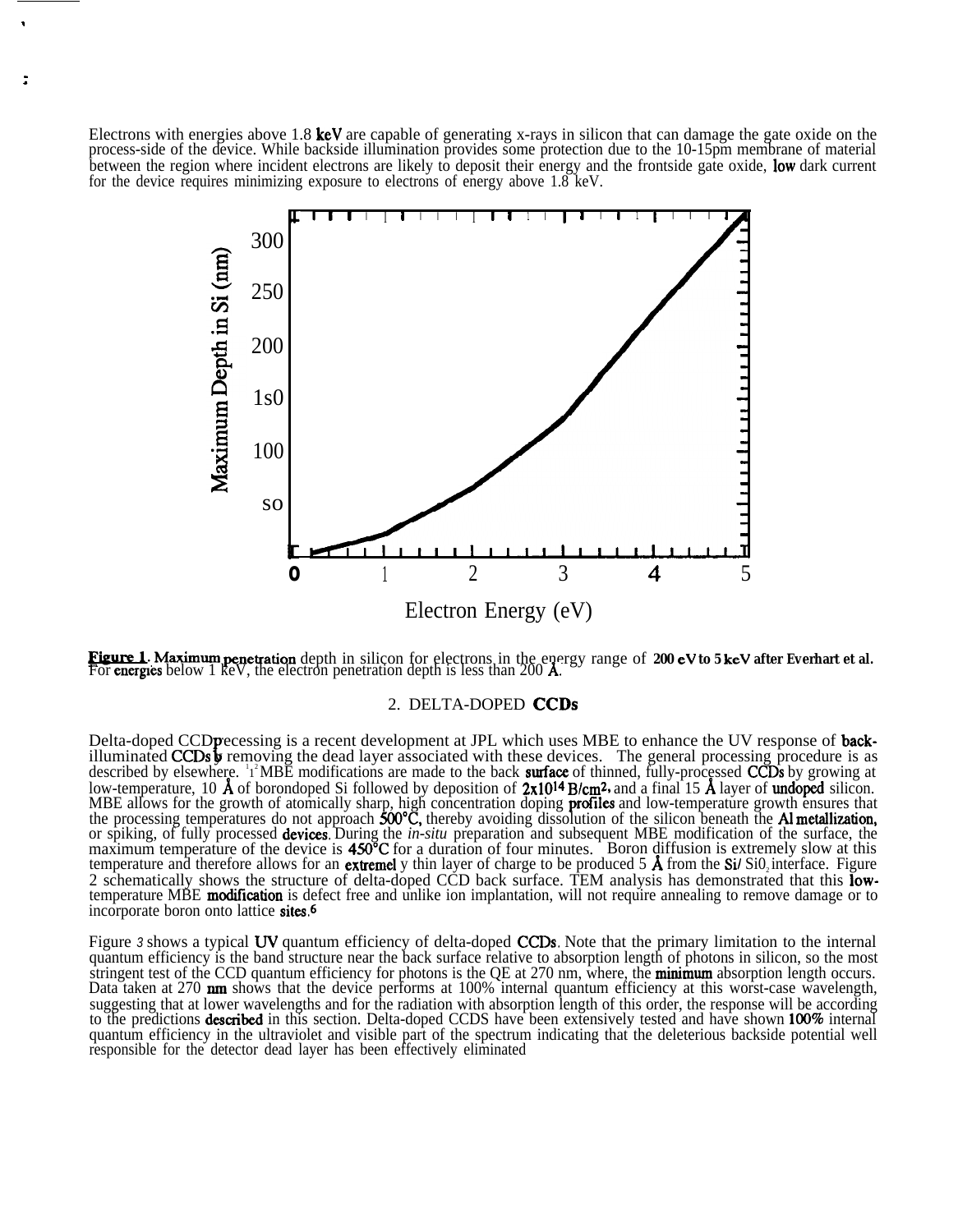Back CCD membrane -7-15  $\mu$ m Front<br>Surface Surface

Î.





Figure 2 Schematic of the layer structure of a delta-doped CCD, shown in cross section. The layers added by MBE are a total of 2,5 mu in thickness, and contain  $-2.5 \times 10^{14}$  p-type dopant (boron) atoms.

(transmittance of silicon) shows that the delta-doped CCDS exhibit nearly 100% internal quantum efficiency.

## 3. EXPERIMENTAL

To gain an understanding of different aspects of **low-energy** electron response of delta-doped CCDs, we performed To gain an understanding of different aspects of **low-energy** electron response of delta-doped **CCDs**, we performed<br>measurements using various electron sources and different evice configurations. The various setups, electr device configurations, and the specific points that can be gleaned from each measurement are described below. The CCDS used in these  $ex$ ders<br>usin<br>ration<br>**refidunt**<br>ade " ments were thinned, back-illuminated EG&G Reticon CCDS. All measurements were repeated with both delta-doped and untreated **CCDs**. In some of the measurements, direct comparisons of delta-doped CCDS with untreated CCDS were made on the same device, using a delta-doped CCD which included a controlled (untreated) region. The controlled region was provided on the back surface of the array by masking off a portion of the surface during the MBE growth. All devices were fully-characterized prior to the electron measurements using UV illumination. Due to enhancement of quantum efficiency  $(QE)$  in the UV by the delta-doping process, the untreated region of the partially **delta**doped device were readily apparent as dark regions in the image made with uniform e**po**sure to incident **lig**tt radiation, i.e.<br>flat-field exposure, using 250 mu photons. For 250 run light, with **absorption** length caappro untreated region exhibited zero quantum efficiency whereas the delta-doped region exhibited reflection-limited response.

#### SEM MEASUREMENTS

One set of measurements was performed in an SEM to take advantage of its highly-focused electron beam. The SEM apparatus was a JEOL, model JSM 6400, and the measurements were made with beam **energies** ranging between 200  $eV$  and  $\hat{1}$  keV. While it was not possible for **modifications** to be made to the SEM in order to accommodate the electronics **necessary** for collecting CCD images, performing photo-diode mode measurements was quite straightforward and informative. A CCD can be operated in such a way as to integrate the entire signal collected over the surface of the device, photo-diode mode, by grounding all pins except for the output amplifiers. The signal is then read from the pin of one of the output amplifiers, giving the compounded response of each of the pixels in the irradiated region of the device. Photo-diode mode measurements indicate the integrated response of the CCD to incident radiation and demonstrate the effect of the **delta**doping treatment on overall collection efficiency. The fact that **these** measurements compound the response of all irradiated pixels into one measurement effectively averages out much of the error that would result in a pixel by pixel measurement, With the highly-focused beam of the SEM, we were able to make measurements in the untreated region as well as deltadoped regions and therefore directly observe the effect of the delta-doping process on collection efficiency. For eaeh position measured on the surface of the device and for each energy, beam currents were first measured with a Faraday cup. CCD response to the electron beam at each position was measured in photo-diode mode, and finally, the beam current was again measured with the faraday cup to insure the stability of the beam current. Since the CCD is very sensitive to background light, response of the CCD was measured while deflecting the electron beam and it was found to be negligible.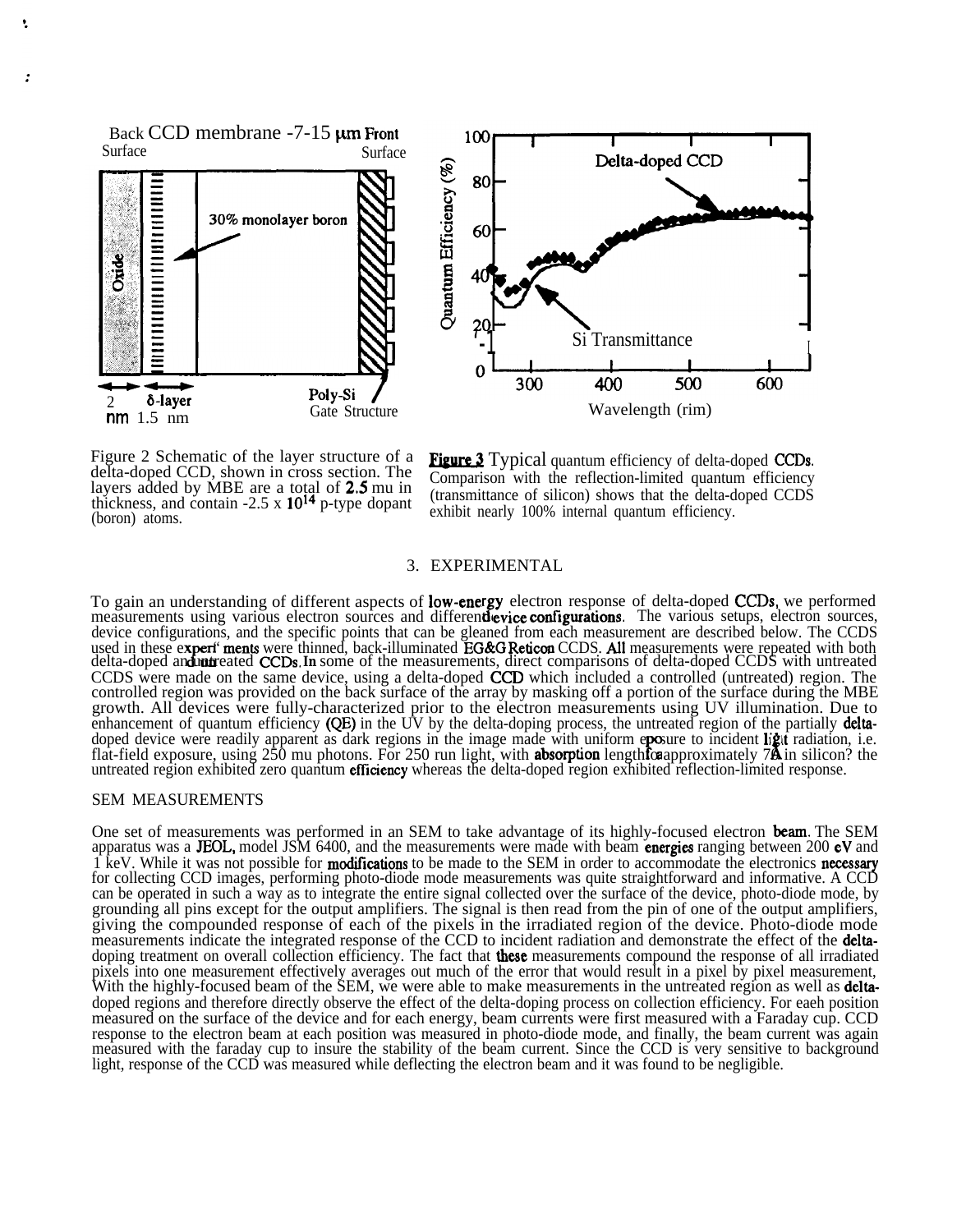#### **UHV MEASUREMENTS**

A custom UHV system was used to make measurements in both photo-diode and the imaging mode. A schematic view of these two configurations is shown in figures 4a and 4b. For the photodiode mode measurements (shown in fig. 4a), each CCD in turn was mounted in plane with a Faraday cup and a phosphor screen onto a **manipulator**.



Using the custom UHV system afforded the use of two different electron sources, one of very low energy and one of similar energies as used in the SEM measurements. The low-energy electron gun is a hot-filament cathode that produces electron energies of several 10  $eV$  while generating a strong light background. Comparison was made between the observed response of the CCD and the response of the CCD with the electron beam magnetically y deflected. Because of the strong CCD response to the background light measurements with this electron gun beam are reported only qualitatively. The higher energy electron **source** which is a modified cathode ray tube (CRT) has reasonably stable **beam** energies varying from 300  $eV$ to several keV. Photo-diode mode measurements were made with beam energies ranging from  $300$  eV to  $1000$  eV. Because it is an indirectly-heated cathode, this gun has very small background light, as was verified with our measurements. This background illumination was **quantified** by magnetically deflecting the electron beam. Repeated measurements were made on each CCD with calibration of the beam current in the Faraday cup both before and after each CCD measurement to insure beam stability. In this chamber geometry the beam spot was about one centimeter in diameter at the CCD. A circular aperture of 0.64 cm diameter (the same as the Faraday cup opening) was defined by a grounded aluminum sheet in front of the CCD to allow the exposure for the Faraday cup and the CCD to the same part of the electron beam.

In the imaging mode the electronics necessary for operating the CCD was attached to the chamber as shown in figure 4b. This mode of operation allows for observation of **electron** irradiation on operating parameters only apparent in imaging mode such as charge transfer efficiency (CTE), individual pixel response, and surface charging. For using the CCD in the imaging mode, we mounted a camera directly onto the UHV chamber. The electron source used for these measurements was the indirectly-heated cathode gun. Because of the highly-sensitive imaging mode of operation, the incoming flux of electrons was controlled by using a mechanical shutter thereby taking snap shots of the beam in 10 msec to 2 second exposures. Preliminary measurements have been made at 500 eV and more measurements are underway.

At electron beam energies lower than the silicon  $K_{\alpha}$  edge, there is no risk of darnage to the silicon CCD due to the low absorption length of x-rays in silicon for this energy range. Electrons at energies higher than approximately 1.8 keV are capable of producing silicon  $K$ <sub>a</sub> x-rays, which can penetrate the -10-15  $\mu$ m silicon membrane and damage the sensitive gate oxide on the front surface of the CCD. We verified the CCD's high tolerance to electrons at energies below the silicon  $K_{\alpha}$ edge by exposing the delta-doped CCD to 1.5 keV electrons for several hours. Extensive W testing was performed after this exposure as a test of effect of electron beam on the delta-doping treatment. No degradation of device performance was observed to result from exposure to eleetrons.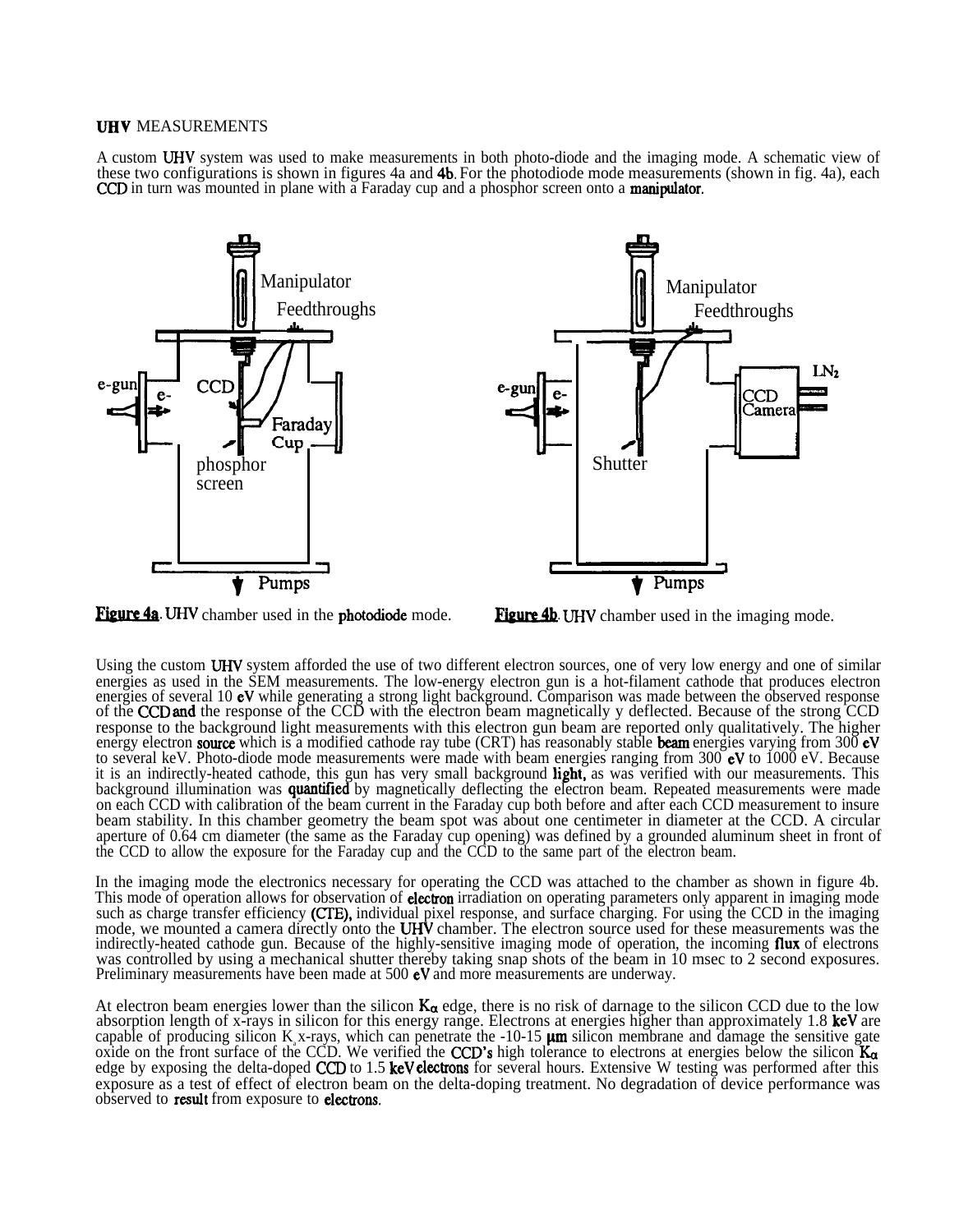## 4.RESULTS

Figure 5 show the summary of the SEM and UHV measurements. Quantum efficiency was calculated by dividing the measured current from the CCD configured in photodiode mode to the measured electron beam current, which is equivalent to the number of electron-hole pairs generated divided by the number of incident electrons. Because portions of the **delta**doped CCD were masked during processing to serve as control regions, data taken in the UHV system were corrected to account for the fraction of untreated exposed CCD area. Due to the negligible response of the untreated back-illuminated CCD at these energies, it was assumed that the control region of the delta-doped CCD does not contribute to the signal. The measured quantum efficiency of the delta-doped CCD increases with increasing energy of the incident beam. The dependence of quantum efficiency on incident energy is due to the complicated interaction of electrons with silicon which results in the generation of multiple electron-hole pairs in the cascade initiated by each incident electron. A significant fraction of the incident energy is undetected, due to **backscattering** of incident electrons and other energy dissipation mechanisms (e.g., secondary and Auger electron emission), as discussed in the next section. Multiple electron-hole pair mechanisms (e.g., secondary and Auger electron emission), as discussed in the hext section. Multiple electron-hole part<br>production, also known in the literature as quantum yield, is also observed in the measured UV and xbackside-illuminated CCDS modified using the flashgate<sup>5</sup> and ion implantation<sup>8</sup> at electron energies greater than  $1 \text{ keV}$ . Further discussion follow in the next section.



۹

doped CCD with low energy electrons using SEM and a **indirectly**-The increase in the QE with energy is the result of multiple electron-<br>hole pair generation. The response of the untreated CCD has been plotted for comparison.

The delta-doped CCD responds reliably and **efficiently** to electrons with energies lower than 0.9 keV. Moreover, at the previously reported lower limit of 900  $eV$  and 1 keV, the quantum efficiency of the delta-doped CCD is approximately twice that of the **flashgate** CCD. In the UHV chamber, the untreated backside-thinned CCD showed a dramatically lower quantum efficiency than the delta-doped CCD. The response of the untreated CCD to electrons was unstable, decaying with a time constant on the order of *20* minutes at an incident electron energy of 1 keV. This decay was not reversible by a thermal anneal at 90°C for several hours. In the SEM, the control regions of the delta-doped CCD showed no response to electrons at energies less than 300 eV. Even at 1 keV, the response was very low and unstable in these control regions. The delta-doped CCD exhibited a response above the noise at energies as low as  $50 \text{ eV}$ , using electrons from a directly heated filament source. In measurements with the hot filament, the electron signal was distinguished from the background light signal by measuring the CCD response before and after magnetically deflecting the electron beam.

In preliminary measurements conducted in our laboratory, we report the first use of CCDS to image electrons. Flat-field images of 500 eV electrons with the delta-doped CCD show excellent qualitative similarity to UV images at 250 urn, with nearly identical contrast between delta-doped and control regions of the CCD. Some small dark blemishes are apparent in one comer of the electron flat-field image that are not seen on the W flat-field, but this **could** be due to dust or debris that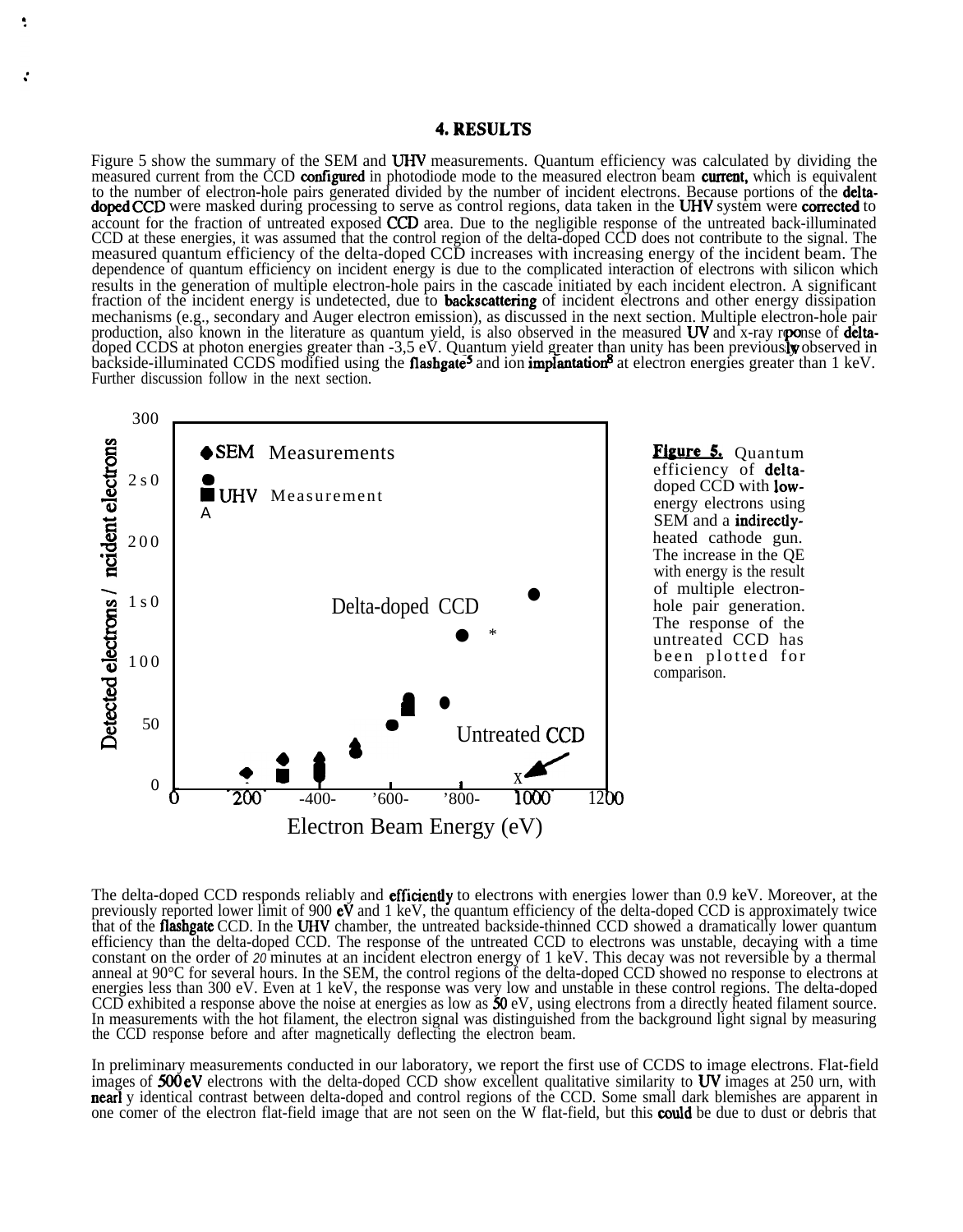has been introduced to the membrane surface in the course of handling, transporting, and storing the device in the months following the date when the UV flat-field image was taken. Additional studies of electron imaging with the delta-doped CCD are under way.

## 5. DISCUSSION

In the ultraviolet, the measured quantum efficiency of a CCD is the product of three important quantities: the transmission coefficient, the quantum yield, and the internal quantum efficiency of the CCD. <sup>2</sup>The transmission coefficient accounts for reflection from the surface and absorption in the native oxide, the quantum yield accounts for the statistically-averaged number of electron-hole pairs produced at the energy of the incident photon, and the internal quantum efficiency accounts for internal losses in the CCD, such as recombination of electron-hole pairs at the back surface of the CCD. Ultraviolet measurements of the delta-doped CCD indicate that the internal quantum efficiency is very nearly 100%, even at 270 run where the absorption length in silicon is only 4 nm. The UV data suggest that the internal quantum efficiency of the deltadoped CCD is approximately 100% for electrons-provided the CCD is not damaged during the measurements, As discussed in the experimental section, we verified that the electron exposure did not degrade the performance of the CCD.

Incident electron radiation deposits energy in semiconductors through low-energy processes. Some of these mechanisms include secondary electron generation, Auger processes, Compton scattering, and backscattering. Part of the incident electron energy is transferred to **the** semiconductor through generation of **EHPs**. The average fraction of energy dissipated through these processes, EHP generation and all other losses, is a characteristic of the material.<sup>9</sup> For silicon, the statistical average number of EHPs generated by high-energy electrons or photons, also known as quantum yield, can be estimated by dividing the incident energy by 3.63 **eV** over a wide range of incident energies. <sup>10</sup> The quantum yield has been measured for silicon using x-ray and **ultraviolet** radiation. **The** quantum yield for low-energy **electrons** has never been measured.

Among the important factors that influence the observed response to incident electron irradiation is backscatterig of electrons. A large fraction of electrons are lost in **backscattering** as energetic electrons impinge upon the surface of the material. It is therefore necessary to have a good estimate of the **backscattering** coefficient in order to interpret the measured CCD quantum efficiency. Theoretical and experimental studies, alike, have concentrated on the backscattering coefficient of higher energy electrons (generally for energies greater than 5 or 10 keV). Drescher *et al.* have measured backscattering of 10-25 keV electrons from silicon and aluminum targets<sup>11</sup> and Darlington *et al.* have measured backscattering from aluminum of elections of energies down to 0.5 keV. 12 These are shown in figure 6 along with theoretical estimates from Staub et *al. 13 The theory* **does not correlate well with the low-energy Al measurements. An estimate for the low energy backscattering** coefficients of Si can be obtained by using a fit to Darlington's experimental Al data and then extrapolating the fit to 200 eV. While using this model gives some qualitative indication of the effect of **backscattering** on quantum efficiency of the **delta**doped CCD for low-energy electron irradiation, the **backscattering** coefficient of low-energy electrons from silicon has not yet been measured. Using the measured backscattering coefficient of Al as an estimate for silicon, we have estimated that the backscattering coefficient for silicon is approximately 40-50% in the 200-1500 eV eneg y range. Even after taking **backscattering** into account, we are not detecting enough electrons to give us one electron for every 3.63 eV of incident energy. This means that either the actual quantum yield is lower for electrons in this energy range, (or 3.63 eV does not apply in this range) or other electron interactions contribute **significantl** y to the transmission factor for low-energy electrons.

Analogous to the UV quantum efficiency discussed above, our electron response measurements represent the product of the effective quantum yield, the transmission factor (a factor representing the fraction of incident beam absorbed in the device which includes **backscattering** coefficient), and the quantum efficiency of the device. Assuming that all the generated electrons are detected by the delta-doped CCD (internal QE-1OO%), our measurements will represent the product of the effective quantum yield of silicon and the transmission factor for low-energy electrons. If the transmission factor is dominated by the **backscattering** coefficient, i.e., 40-50% for 200-1500 **eV** electrons, we have measured the effective quantum yield.

While separating the effects of transmission and quantum yield is interesting from a theoretical standpoint, the convolution of the two, as measured in these experiments, is the quantity of interest for solid-state electron detectors. It is **significant** that no other solid-state devices detect low-energy electrons as efficiently as the delta-doped CCD, due to the presence of a dead layer near their surfaces. In addition to its high efficiency, the delta-doped CCD also has the capability to image low-energy particles, which may prove valuable in energy-selective particle detector applications.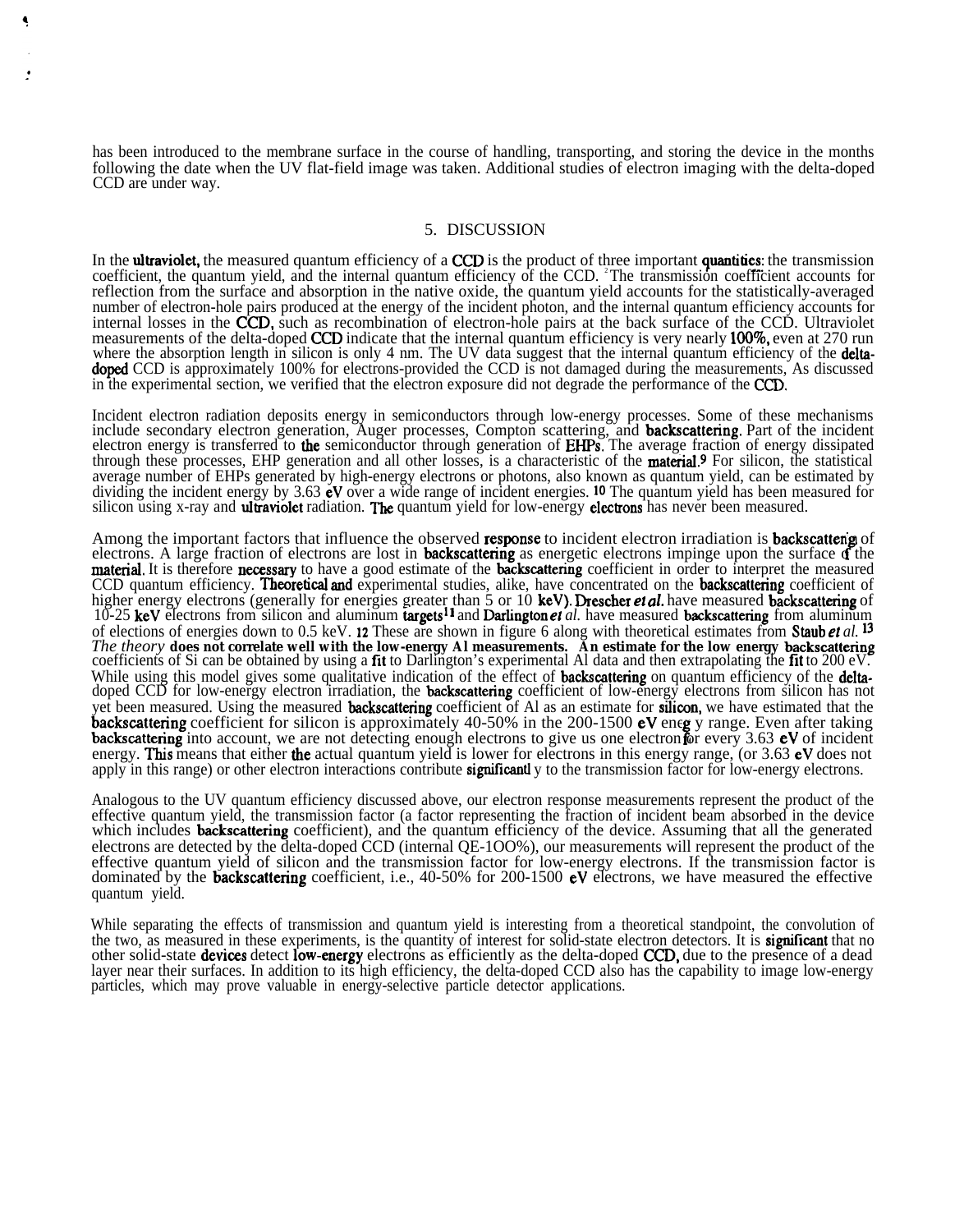

Figure 6. Experimental and theoretical backscattering results with extrapolation down to 200 eV.

## SUMMARY

**Because of their high resolution, linearity, and large dynamic range, CCDS could make major advances in particle detection.** Delta-doped CCDS have been used for low-energy electron detection in the 50-1500  $eV$  energy range, this represents the first measurements **using CCDs** to detect electrons in this energy range. Using delta-doped **CCDs**, we have extended the energy threshold for detection of electrons by approximately two orders of magnitude, We have also demonstrated the highest gain achieved to date by back-illuminated CCDs in response to low-energy electrons. **Surface modification** by delta-doping using MBE has demonstrated the highest quantum yield yet achieved for a backside **electron-irradiated CCD**. For the first time, 500 eV electrons were imaged with a delta-doped CCD.

#### ACKNOWLEDGMENTS

The authors gratefully acknowledge the invaluable assistance of Drs., L. Douglas Bell, Michael Hoenk, Steve Manion, Tom Van Zandt, Mr. Walter Proniawicz, and Professor L.C. Kimerling. The work presented in this paper was performed by the Center for Space Microelectronics Technology, Jet Propulsion Laboratory, California Institute of Technology, and was jointly funded by the **Caltech** President's fund and the NASA Office of Space Science.

## REFERENCES

1. M.E. Hoenk, P.J. Grunthaner, F.J. Grunthaner, M. Fattahi, H.-F. Tseng and R.W. Terhune, Appl. Phys. Lett., 61 (9) 1084 (1992).

2. S. Nikzad, M.E. Hoenk, P.J. Oruntbauer, R.W. Terhune, R. Wizenread, M. Fattahi, H-.F. Tseng, and F.J. Grunthaner, Proc. of SPIE, 2217, *Surveillance Technologies 111,* April 4-8, Orlando, H. (1994).

3. T.E. Everhart, and P.H. Hoff, J. Appl. Phys., 42 (13), 5837 (1971).

4. K.L. Luke and L.-J. Cheng, , J. Appl. Phys. 60,589 (1986).

5. T. Daud, J.R. Janeaick, K. Evans, and T. Elliott, Opt. Eng., 26 (8) 686 (1987).